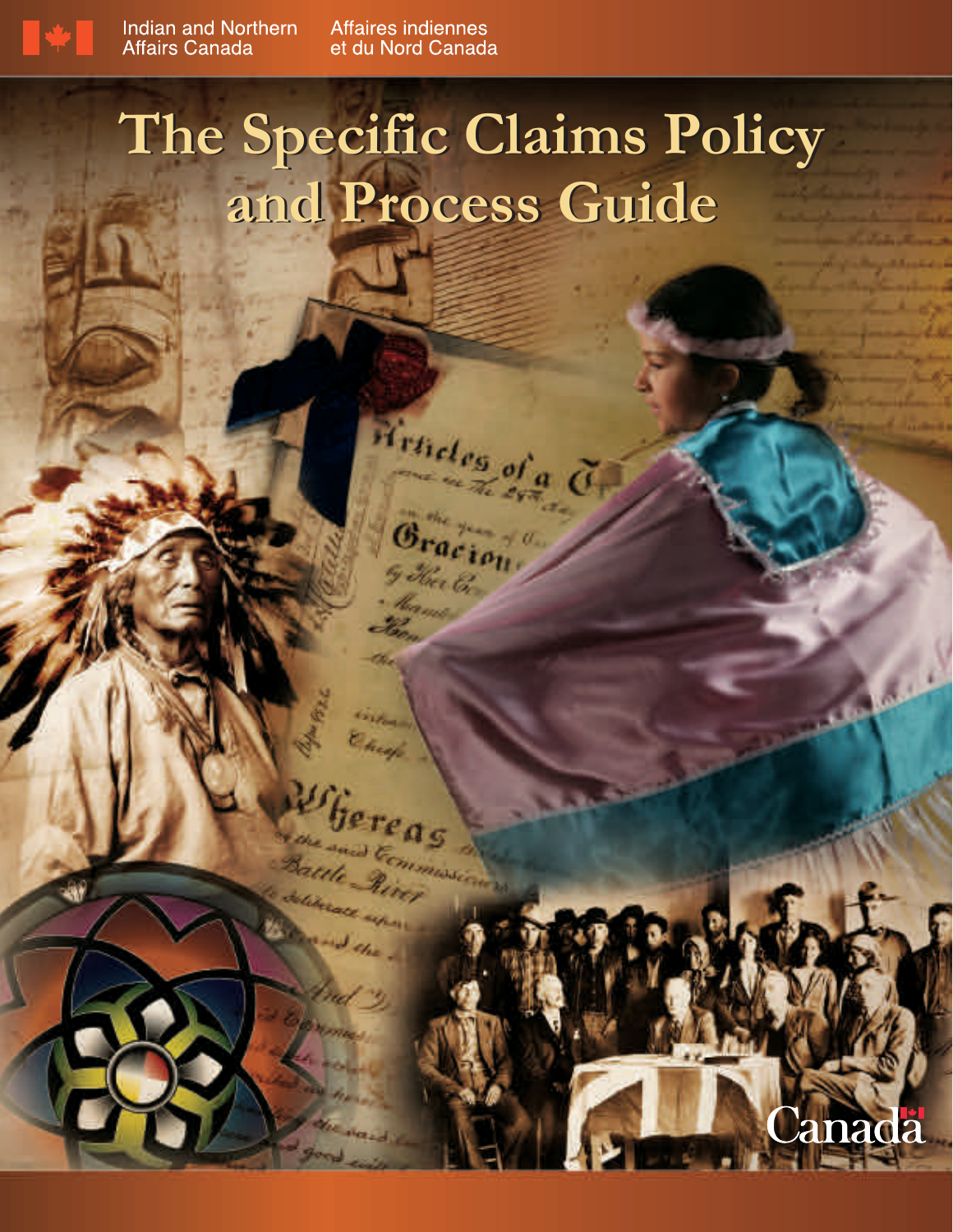Published under the authority of the Minister of Indian Affairs and Northern Development and Federal Interlocutor for Métis and Non-Status Indians Ottawa, 2009 www.ainc-inac.gc.ca 1-800-567-9604 TTY only 1-866-553-0554

Hrucies of a Greaty

of the legal -

ar Break Gardine

For Read Guardian Les<br>Latinum Rajesty

raly of

**Monday** 

rata

and by Here they

Graciones N'ajesty the Queen of Great Srian

aking the common

QS-5401-000-BB-A1 Catalogue: R32-248/2009 ISBN: 978-0-662-06458-9

Milbereas

 $R_{12}$ 

the shortest

 $-56$ 

- Har

and droved

DESCRIPTION AND VALUE

© Minister of Public Works and Government Services Canada

Cette publication est aussi disponible en français sous le titre : Politique sur les revendications particulières et Guide sur le processus de règlement.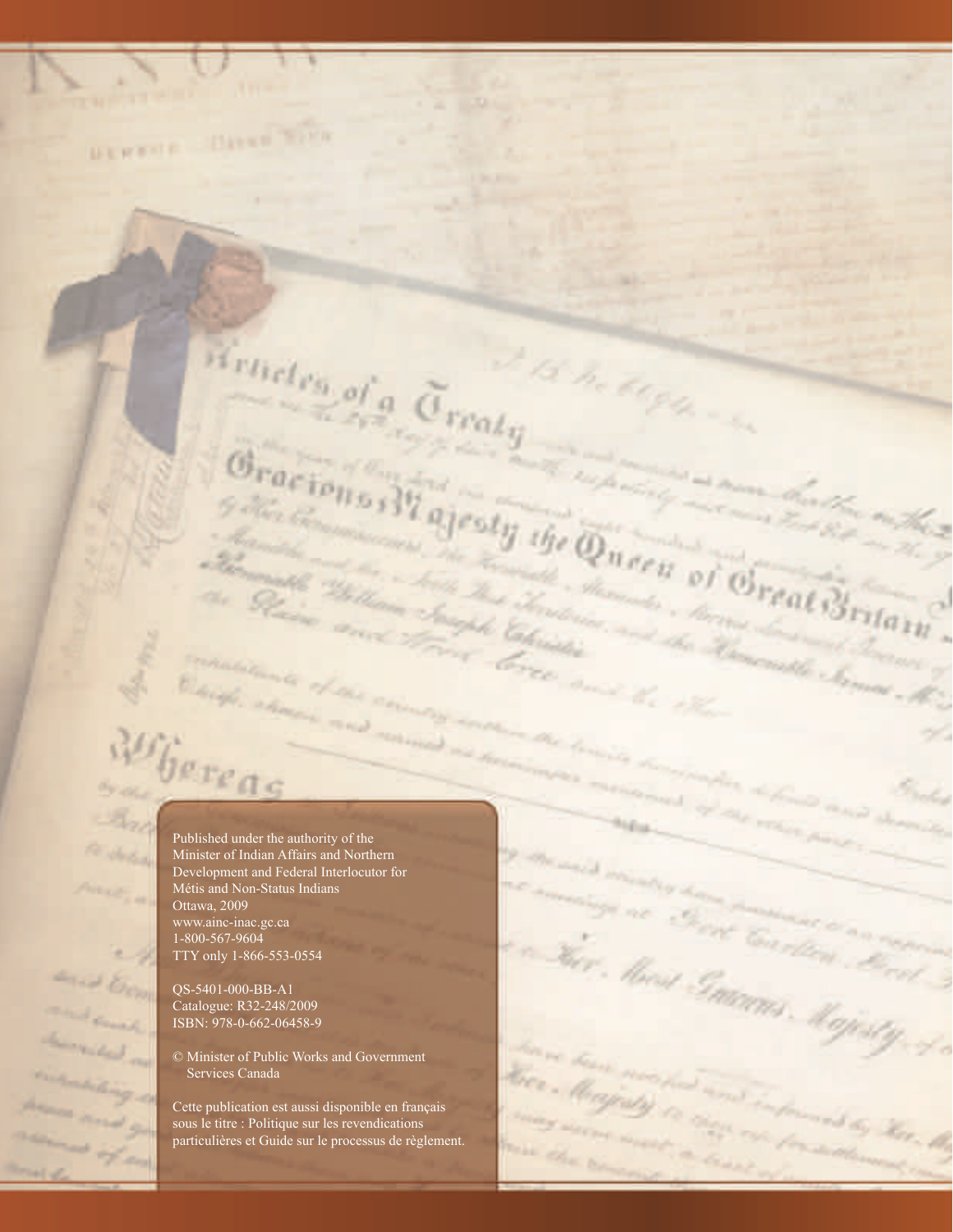# **TABLE OF CONTENTS**

 $- - 1.74$ 

 $\frac{3!}{3!2!3!}$ 

۵

D.

|                      | Statutes of Limitation, the Doctrine of Laches and Other Defences 8 |  |
|----------------------|---------------------------------------------------------------------|--|
|                      |                                                                     |  |
|                      |                                                                     |  |
|                      |                                                                     |  |
|                      |                                                                     |  |
|                      |                                                                     |  |
|                      |                                                                     |  |
| Part of the Seats of |                                                                     |  |
|                      |                                                                     |  |
|                      |                                                                     |  |
|                      |                                                                     |  |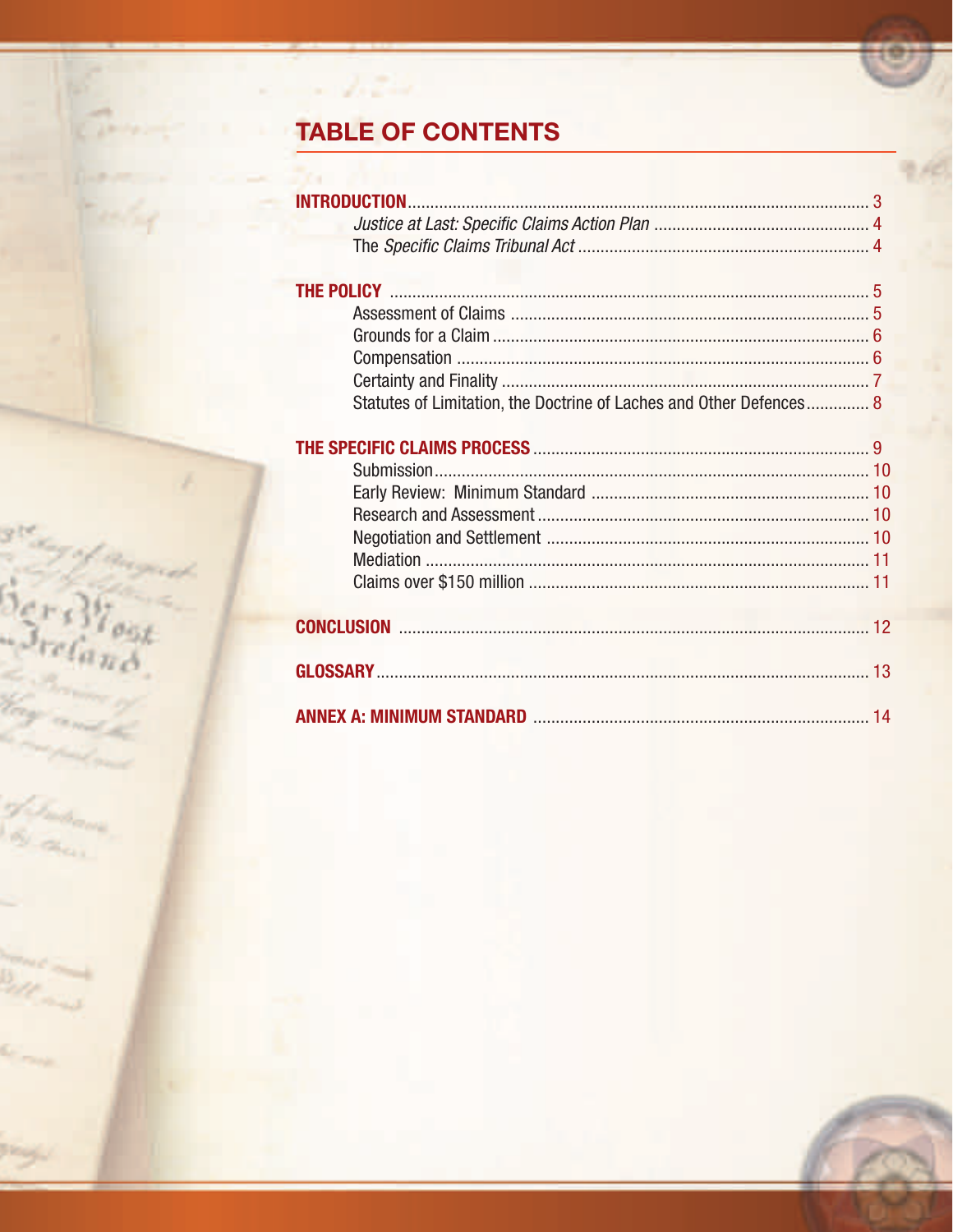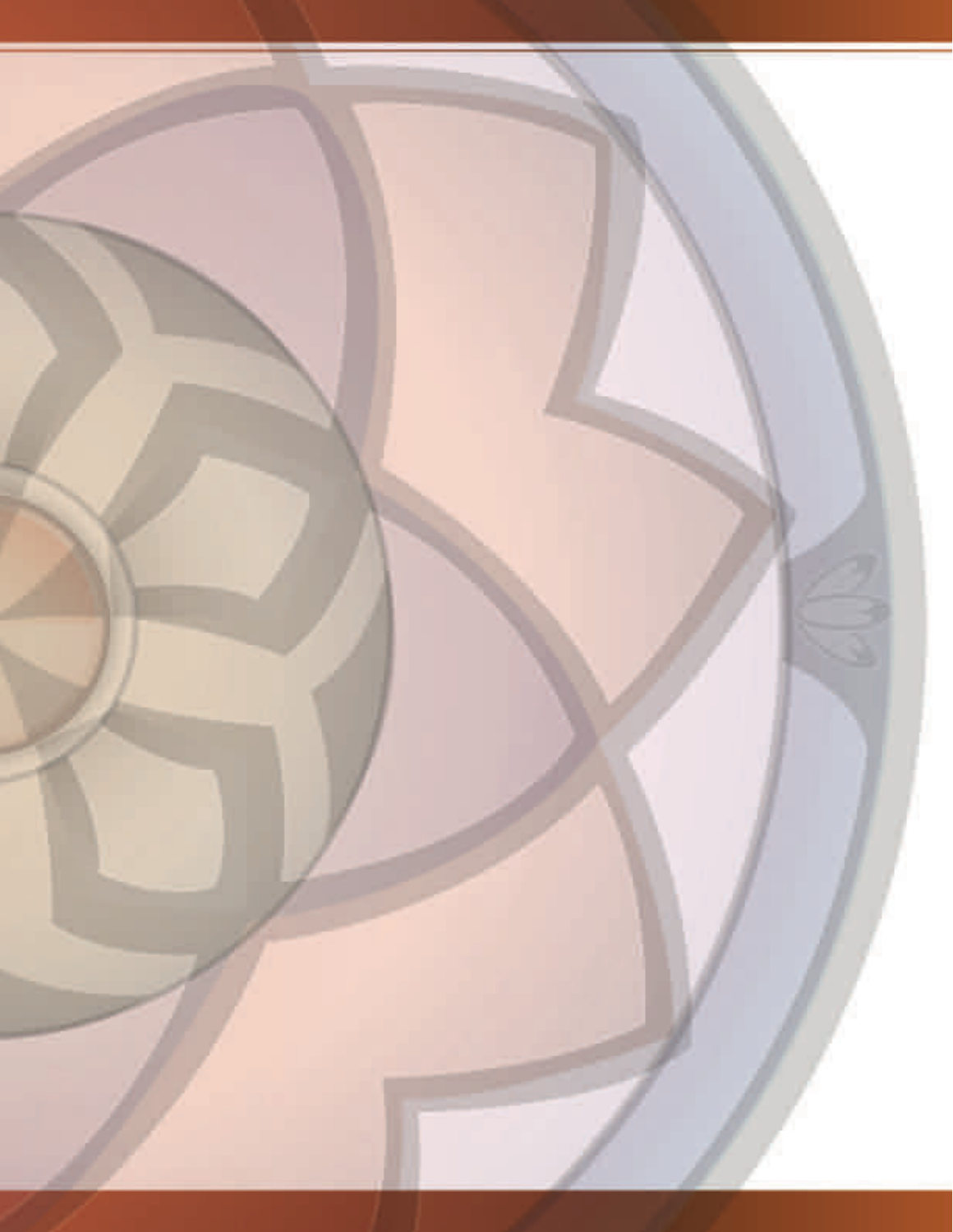# INTRODUCTION

In 1982, the federal government released *Outstanding Business: A Native Claims Policy*, which set out the policy on specific claims and guidelines for the assessment of claims and negotiations. Important amendments were made to the Specific Claims Policy in the early 1990s.

On June 12, 2007, the Prime Minister announced *Justice at Last: Specific Claims Action Plan*, which outlined plans to accelerate the resolution of specifc claims in order to provide justice for First Nation claimants and certainty for government, industry and all Canadians. The *Action Plan* is intended to ensure impartiality and fairness, greater transparency, faster processing and better access to mediation.

A key feature of the *Action Plan* is the *Specific Claims Tribunal Act*, which came into force on October 16, 2008. Pursuant to the *Act*, First Nations may choose to fle claims with the independent Tribunal that are not accepted for negotiation or that are not resolved through a negotiated settlement agreement within a specifed time frame.

The fundamental principles of the Specifc Claims Policy as articulated in *Outstanding Business: A Native Claims Policy* have not changed. These principles are: an outstanding lawful obligation must be confrmed, valid claims will be compensated in accordance with legal principles and any settlement reached must represent the fnal resolution of the grievance. The purpose of this document is to set out an updated policy statement and process guide that refects the foregoing developments and ensures consistency of language between the Specific Claims Policy and the *Act*.

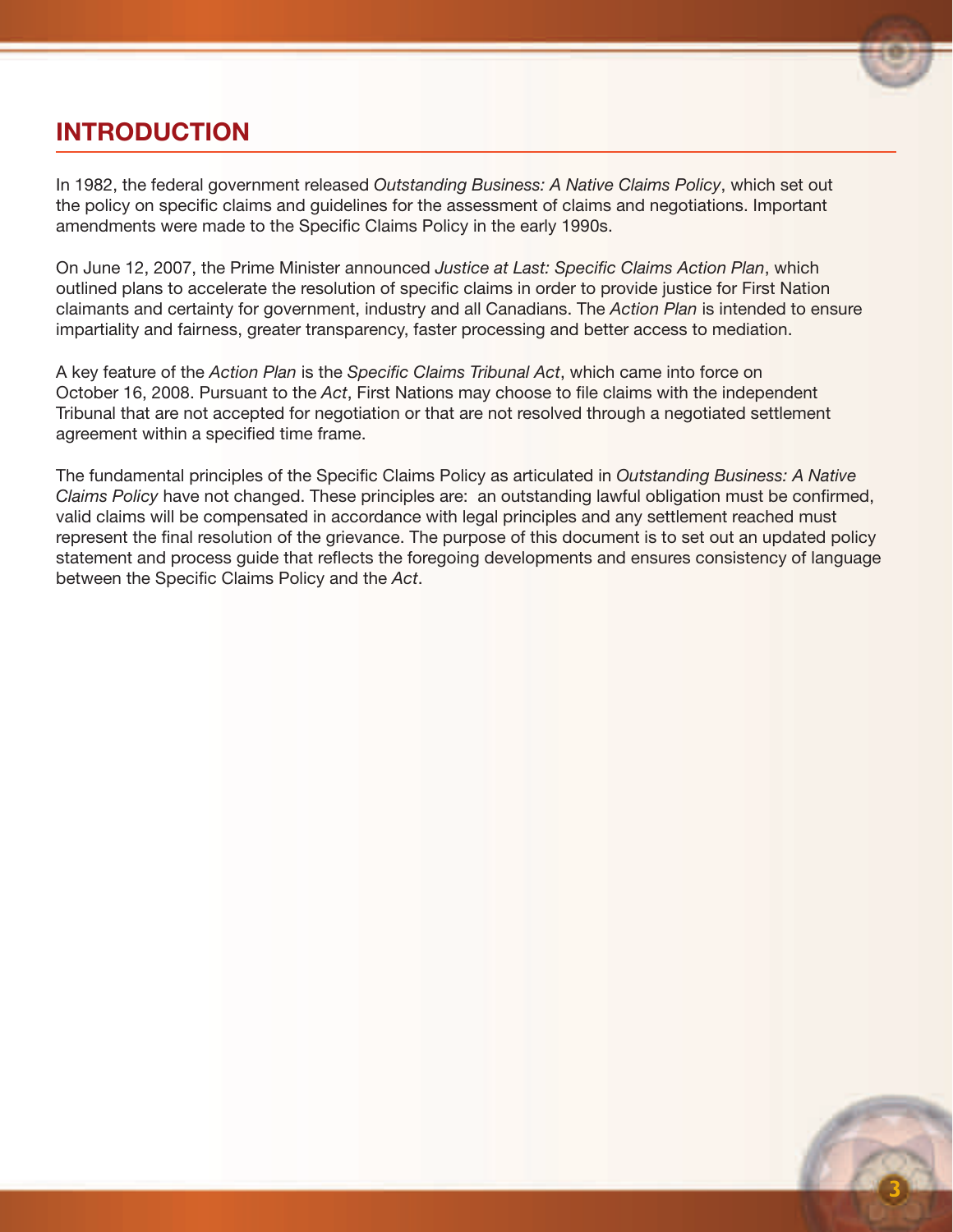# *Justice at Last: Specific Claims Action Plan*

*Justice at Last: Specific Claims Action Plan* is designed to dramatically improve the specific claims process and address the backlog of specifc claims through the implementation of practical measures to enhance the effciency of processing. The *Action Plan* built on the lessons learned from previous attempts to reform the specific claims process, the recommendations in the Standing Senate Committee on Aboriginal Peoples' final report on specific claims entitled *Negotiation or Confrontation: It's Canada's Choice*, which was tabled in the Senate on February 7, 2007, and the advice of First Nations.

The *Action Plan* has four interdependent pillars:

- creation of a legislated independent Tribunal with the authority to issue binding decisions;
- dedicated funding for settlements in the amount of \$250 million per year for ten years;
- faster processing of specific claims and improvements to internal government procedures; and
- better access to mediation services to help the parties reach negotiated settlements.

## The *Specific Claims Tribunal Act*

**4**

The *Specific Claims Tribunal Act* (the *Act*), developed jointly with the Assembly of First Nations, was introduced in the House of Commons on November 27, 2007, received Royal Assent on June 18, 2008 and came into force on October 16, 2008. The *Act* creates an independent adjudicative body known as the Specifc Claims Tribunal (the Tribunal) and introduces timelines for the assessment and negotiation of specifc claims. The Tribunal provides First Nations with a further alternative to the courts to settle specifc claims.

As set out in the *Specific Claims Tribunal Act*, there are four scenarios in which a First Nation may fle a claim with the Tribunal:

- the Minister has notified the First Nation of his or her decision not to negotiate the claim, in whole or in part;
- three years have elapsed after the day on which the claim was filed with the Minister and the Minister has not notified the First Nation in writing of his or her decision on whether to negotiate the claim;
- in the course of negotiating the claim, the Minister consents in writing to the filing of the claim with the Tribunal; or,
- three years have elapsed after the day on which the Minister has notified the First Nation in writing of his or her decision to negotiate the claim, in whole or in part, and the claim has not been resolved by a final settlement agreement.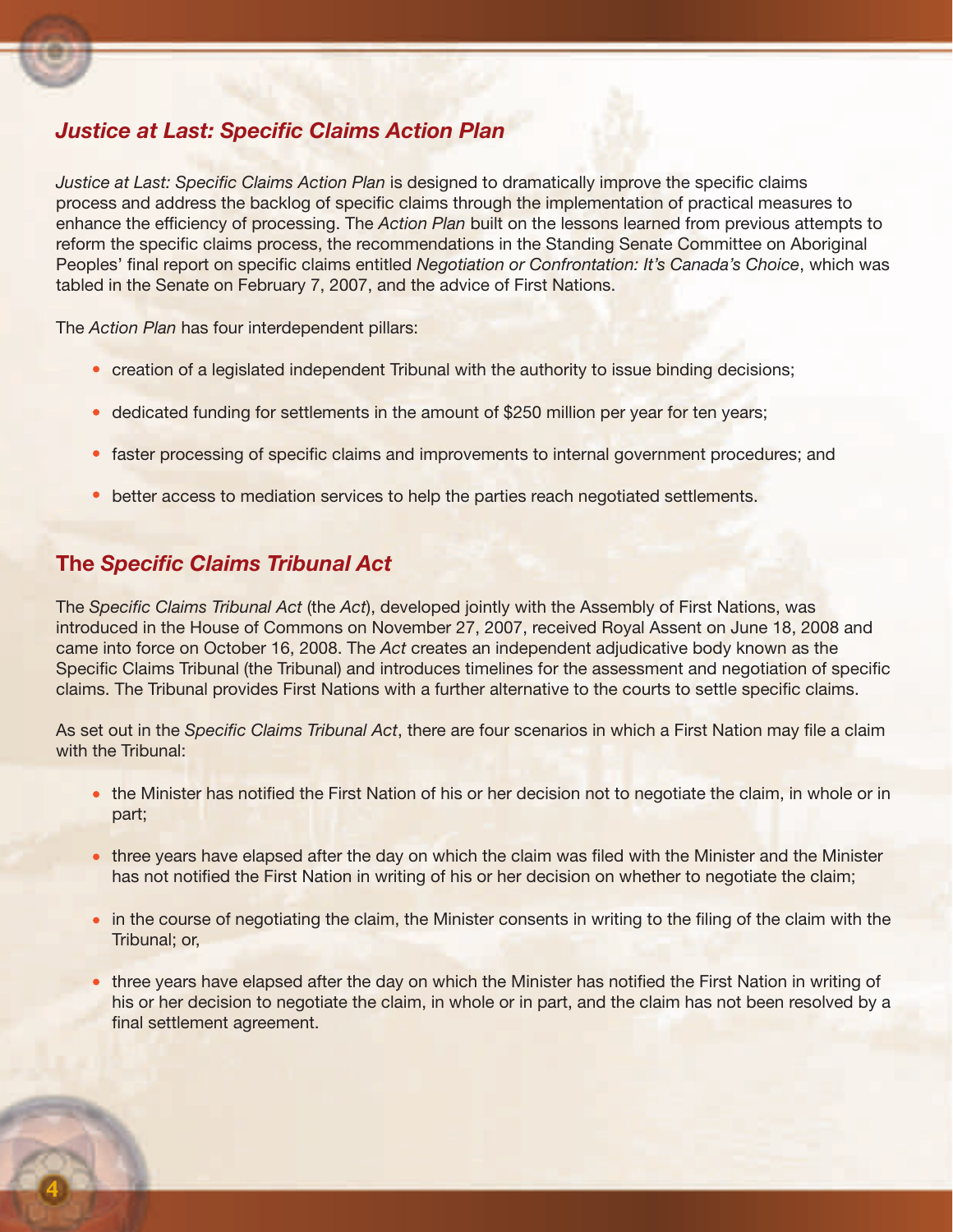# THE POLICY

The term "specifc claims," generally, refers to claims made by a First Nation against the federal government which relate to the administration of land and other First Nation assets and to the fulfilment of Indian treaties, although the treaties themselves are not open to renegotiation.

The primary objective of the federal government with respect to the Specifc Claims Policy is to discharge its lawful obligation, as determined by the courts if necessary. Negotiation, however, remains the preferred means of settlement by the federal government. The Specifc Claims Policy establishes the principles and process for resolving specific claims through negotiation.

## Assessment of Claims

In order to be assessed within the Specific Claims Policy, a specific claim:

- must be submitted by a First Nation\* and the First Nation submitting the claim must be the First Nation suffering the alleged grievance, or a group of First Nations if all are submitting the same claim;
- must concern events that occurred at least 15 years prior to the filing of the claim;
- cannot be based on a land claims agreement\* or self-government agreement entered into after December 31, 1973 or any related agreement or Act of Parliament;
- cannot concern the delivery or funding of programs or services related to policing, regulatory enforcement, corrections, education, health, child protection or social assistance, or of any similar programs or services;
- cannot be based on an agreement between the First Nation and the Crown that provides for another mechanism for the resolution of disputes arising from the agreement;
- cannot be based on, or allege, Aboriginal rights or title;
- cannot be based on treaty rights related to activities of an ongoing and variable nature, such as harvesting rights; and
- must be compensable in accordance with the compensation criteria.

\* These terms are defned in the Glossary.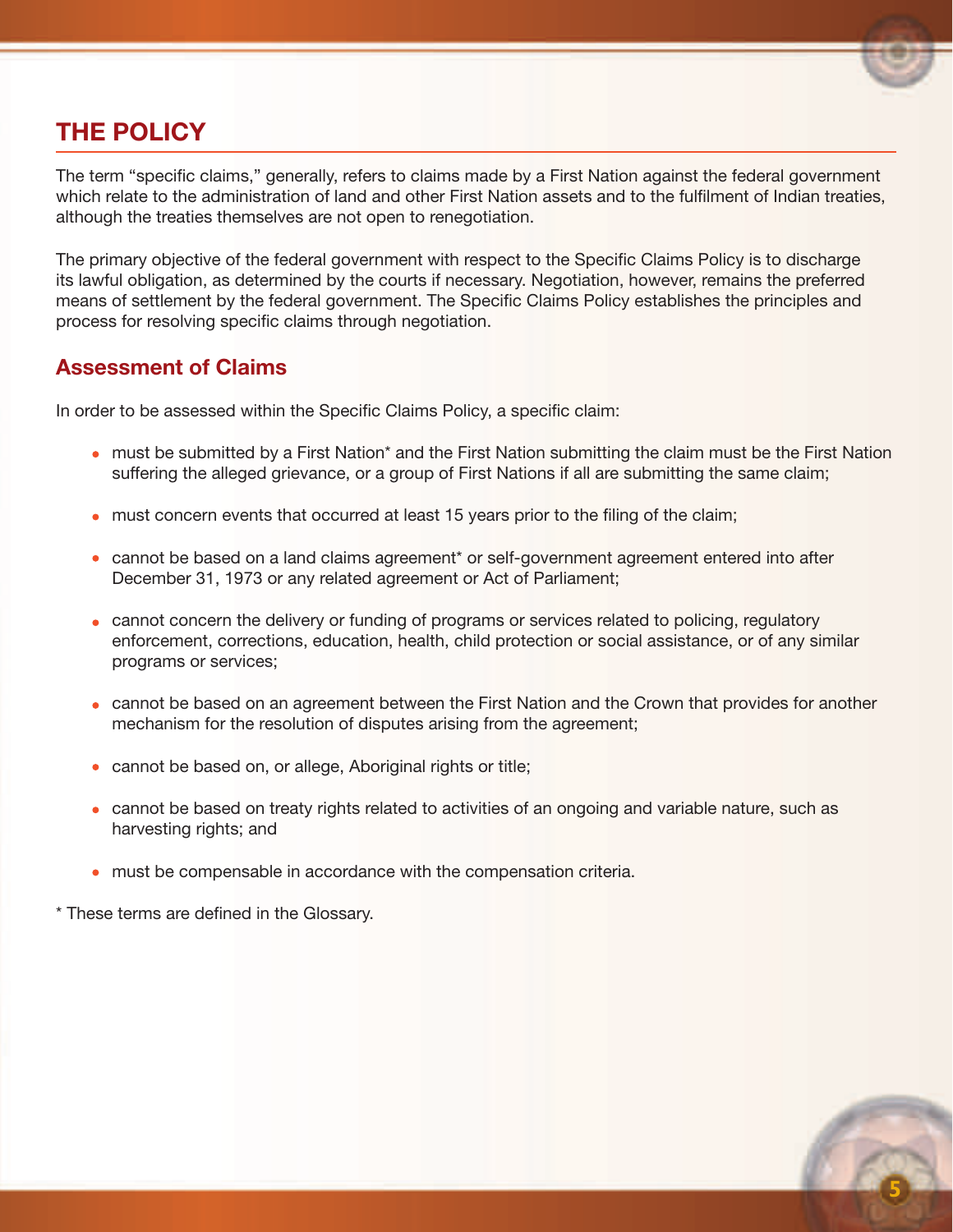# Grounds for a Claim

A First Nation may submit a claim seeking compensation for its losses based on any of the following grounds:

- a) a failure to fulfil a legal obligation of the Crown\* to provide lands or other assets under a treaty or another agreement between the First Nation and the Crown\*;
- b) a breach of a legal obligation of the Crown<sup>\*</sup> under the *Indian Act* or any other legislation pertaining to Indians or lands reserved for Indians – of Canada or of a colony of Great Britain of which at least some portion now forms part of Canada;
- c) a breach of a legal obligation arising from the Crown's\* provision or non-provision of reserve lands, including unilateral undertakings that give rise to a fiduciary obligation at law, or its administration of reserve lands, Indian moneys or other assets of the First Nation;
- d) an illegal lease or disposition by the Crown\* of reserve lands;
- e) a failure to provide adequate compensation for reserve lands taken or damaged by the Crown\* or any of its agencies under legal authority; or
- f) fraud by employees or agents of the Crown<sup>\*</sup> in connection with the acquisition, leasing or disposition of reserve lands.

\*This term is defned in the Glossary.

# **Compensation**

The compensation criteria as previously set out in *Outstanding Business: A Native Claims Policy* shall continue to be the basis upon which compensation is determined.

- 1. As a general rule, a claimant band shall be compensated for the loss it has incurred and the damages it has suffered as a consequence of the breach by the federal government of its lawful obligations. This compensation will be based on legal principles.
- 2. Where a claimant band can establish that certain of its reserve lands were taken or damaged under legal authority, but that no compensation was ever paid, the band shall be compensated by the payment of the value of these lands at the time of the taking or the amount of the damage done, whichever is the case.
- 3. (i) Where a claimant band can establish that certain of its reserve lands were never lawfully surrendered, or otherwise taken under legal authority, the band shall be compensated either by the return of the lands or by the current unimproved value of the lands.
	- (ii) Compensation may include an amount based on the loss of use of the lands in question, where it can be established that the claimants did in fact suffer such a loss. In every case the loss shall be the net loss.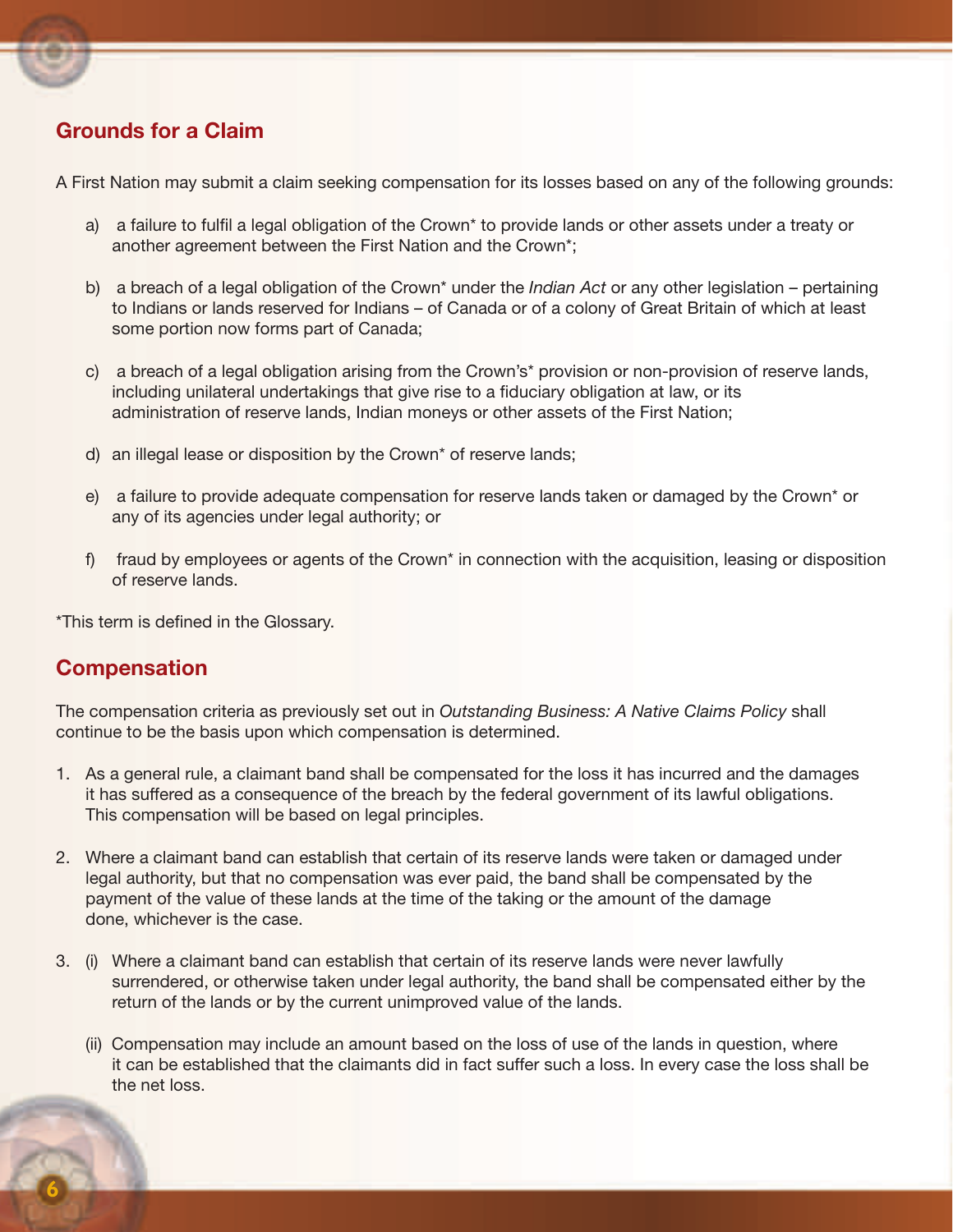- 4. Compensation shall not include any additional amount based on "special value to the owner" unless it can be established that the land in question had a special economic value to the claimant band, over and above its market value.
- 5. Compensation shall not include any additional amount for the forcible taking of land.
- 6. Where compensation received is to be used by the First Nation for the purchase of other lands, such compensation may include reasonable acquisition costs, but these costs must not exceed 10% of the appraised value of the lands to be acquired.
- 7. Where it can be justified, a reasonable portion of the costs of negotiation may be added to the compensation paid.
- 8. In any settlement of specific native claims the government will take third party interests into account. As a general rule, the government will not accept any settlement which will lead to third parties being dispossessed.
- 9. Any compensation paid in respect to a claim shall take into account any previous expenditures already paid to the claimant in respect to the same claim.
- 10. The criteria above are general in nature and the actual amount which the claimant is offered will depend on the extent to which the claimant has established a valid claim, the burden of which rests with the claimant. As an example, where there is doubt that the lands were ever reserve land, the degree of doubt will be refected in the compensation offered.

In respect to criterion 2, established practice will continue. Compensation will be equal to the market value of the reserve land at the time that it was taken brought forward to the present value. Similarly, in respect to damage, compensation will be equal to the historical value of the damage done brought forward to the present value.

## Certainty and Finality

The federal government requires certainty and finality when it settles a claim. A claim settlement must achieve complete and fnal redress of the claim. First Nations must, therefore, provide the federal government with a release and an indemnity with respect to the claim, and may be required to provide a surrender, end litigation or take other steps so that the claim cannot be re-opened at some time in the future.

In any settlement of specific claims the federal government will take third party interests into account. The federal government will not accept any settlement which will lead to third parties being dispossessed. A claimant may use settlement money to purchase lands. Any land purchased by a claimant would be on a willing-seller/willing-buyer basis.

First Nations achieving a settlement of their claims are expected to manage the proceeds of the settlement themselves. In the case of substantial settlements, the final agreement may specify the structure of mechanisms established by the First Nation to administer settlement benefts.

**7**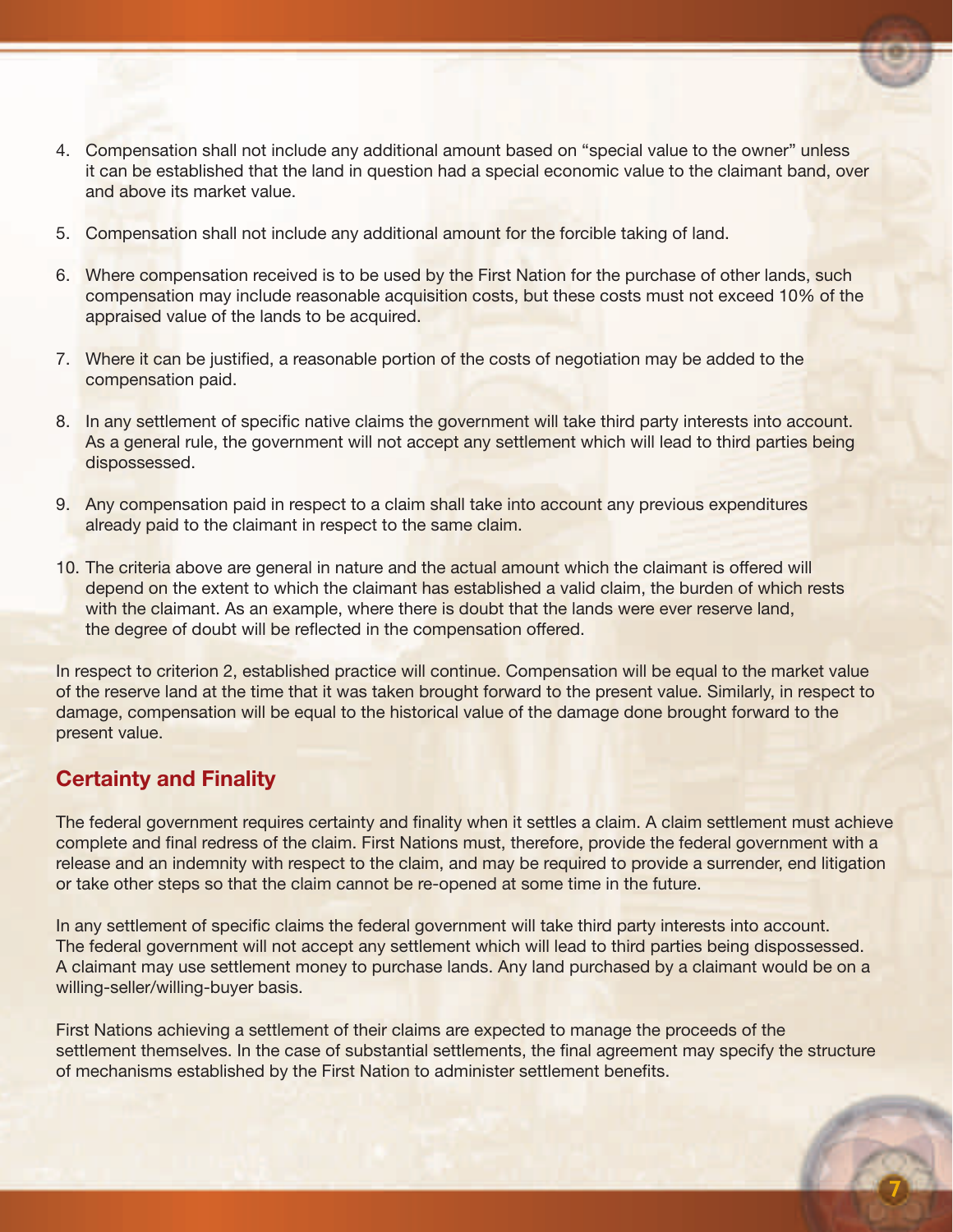# Statutes of Limitation, the Doctrine of Laches and Other Defences

Statutes of limitation are federal or provincial statutes which limit the time within which legal action may be taken in the courts to resolve a grievance. The right to take action will, therefore, expire after a certain length of time unless legal proceedings have been started.

With respect to specific claims, however, the federal government decides whether to negotiate each claim on the basis of the issues involved. First Nations with longstanding grievances will not have their claims rejected before they are even heard because of the technicalities provided under the statutes of limitation or under the doctrine of laches. In other words, the federal government is not going to refrain from negotiating claims on the basis that they are submitted too late (statutes of limitation) or because the First Nation has waited too long to present its claim (doctrine of laches).

 right to plead all defences available to it, including limitation periods, laches and lack of admissible evidence. Each claim submission will be assessed on its own facts and merits. All relevant historical evidence will be considered and not only evidence which, under strict legal rules, would be admissible in a court of law. Therefore, the acceptance of a claim for negotiation is not to be interpreted as an admission of liability and, in the event no settlement agreement is reached and litigation ensues, the federal government reserves the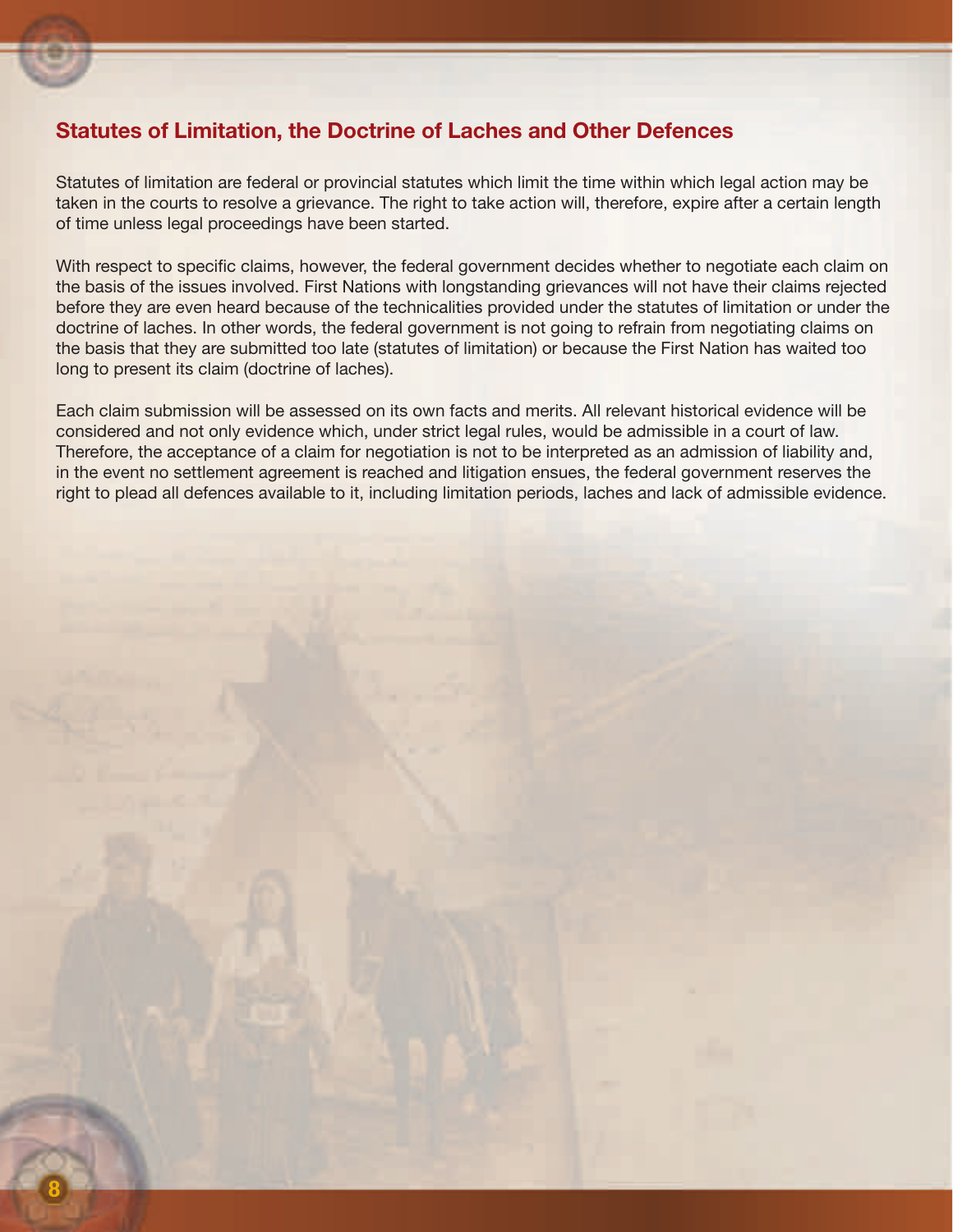# THE SPECIFIC CLAIMS PROCESS



3 years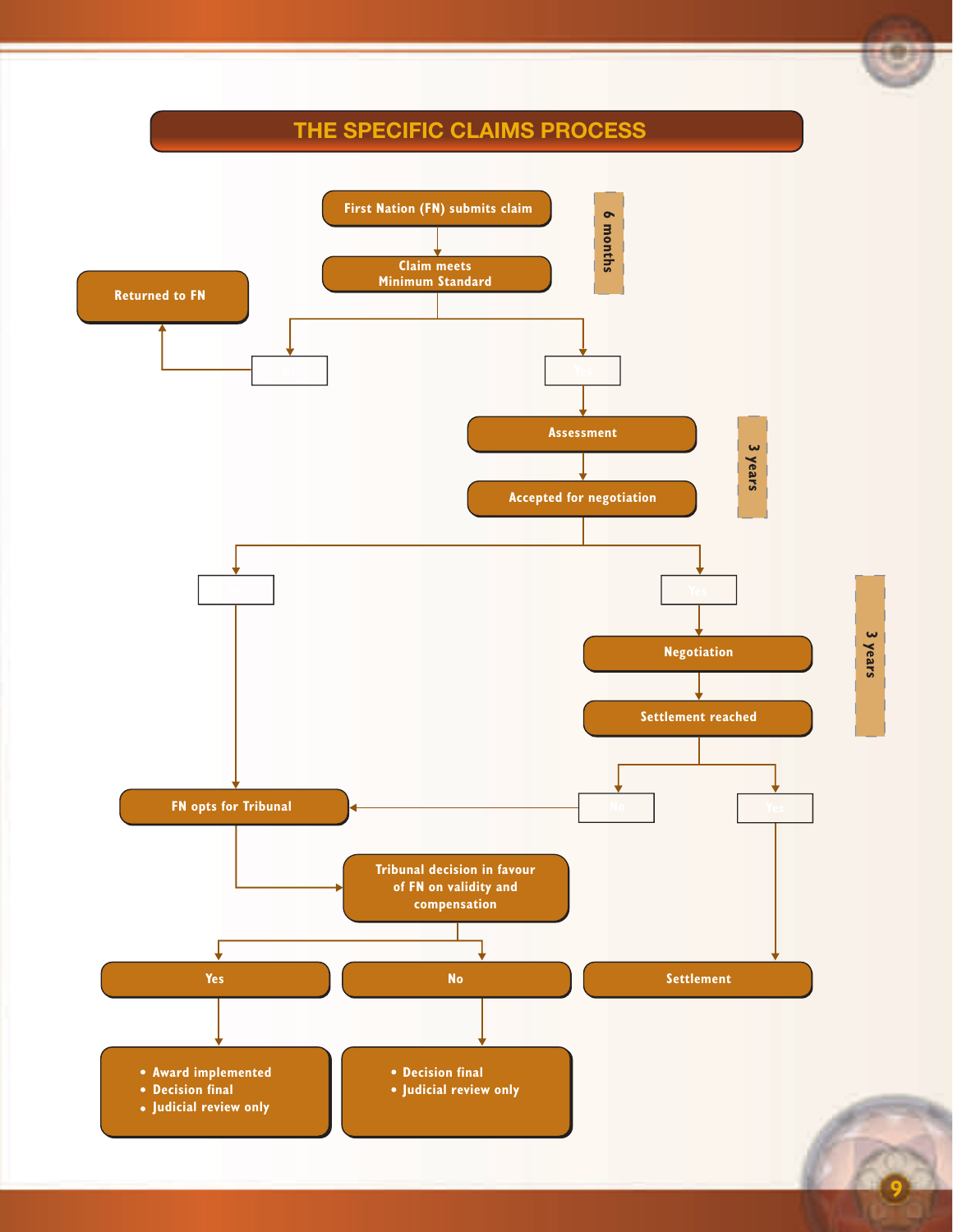# THE PROCESS

# 1. Submission

First Nations are responsible for researching their own claims and submitting those claims in accordance with the Minimum Standard (see Annex A). The Minister of Indian Affairs and Northern Development will notify First Nations in writing when their claim submission has been received.

# 2. Early Review: Minimum Standard

Within six months of receipt by the Minister, all claim submissions will be assessed against the Minimum Standard. All claim submissions that meet the Minimum Standard will be fled with the Minister. The First Nation will be notified in writing whether the claim has been "filed with the Minister." It is the date of filing that marks the beginning of the three-year assessment period.

If a claim submission does not meet the Minimum Standard, it will be returned to the First Nation with an explanation as to why it has not been fled with the Minister.

The claim fled with the Minister is the same claim that may ultimately be fled with the Tribunal by the First Nation, consequently, no new allegation, grounds or evidence can be added to the claim once the First Nation has been notifed that its claim has been fled with the Minister.

### 3. Research and Assessment

Once the claim is fled with the Minister, the Minister then has three years to assess it in accordance with the assessment criteria and the six grounds for establishing a specifc claim set out in the Policy section of this publication. As part of its assessment, the Specifc Claims Branch may perform additional research and obtain legal advice.

In the event the First Nation does not receive a response as to whether its claim has been accepted for negotiation within the three-year time period, the First Nation has the option of either waiting for the results of the federal government's assessment or fling the claim with the Tribunal for a determination on its validity and compensation.

## 4. Negotiation and Settlement

**10**

In cases where the Minister has notifed the First Nation that its claim has been accepted for negotiation, in whole or in part, negotiations with the First Nation will follow. Although the three-year time frame for negotiations begins on the date the Minister notifes the First Nation in writing that the claim has been accepted for negotiation, the negotiation process itself will not begin until the Minister has received evidence, such as a Band Council Resolution, stating that the First Nation is prepared to enter into negotiations on the basis set out in the notification of acceptance.

A First Nation may choose to refer the claim to the Tribunal for a determination on validity and compensation if after three years a settlement agreement has not been reached or within the three-year negotiation period if both the First Nation and the Minister agree.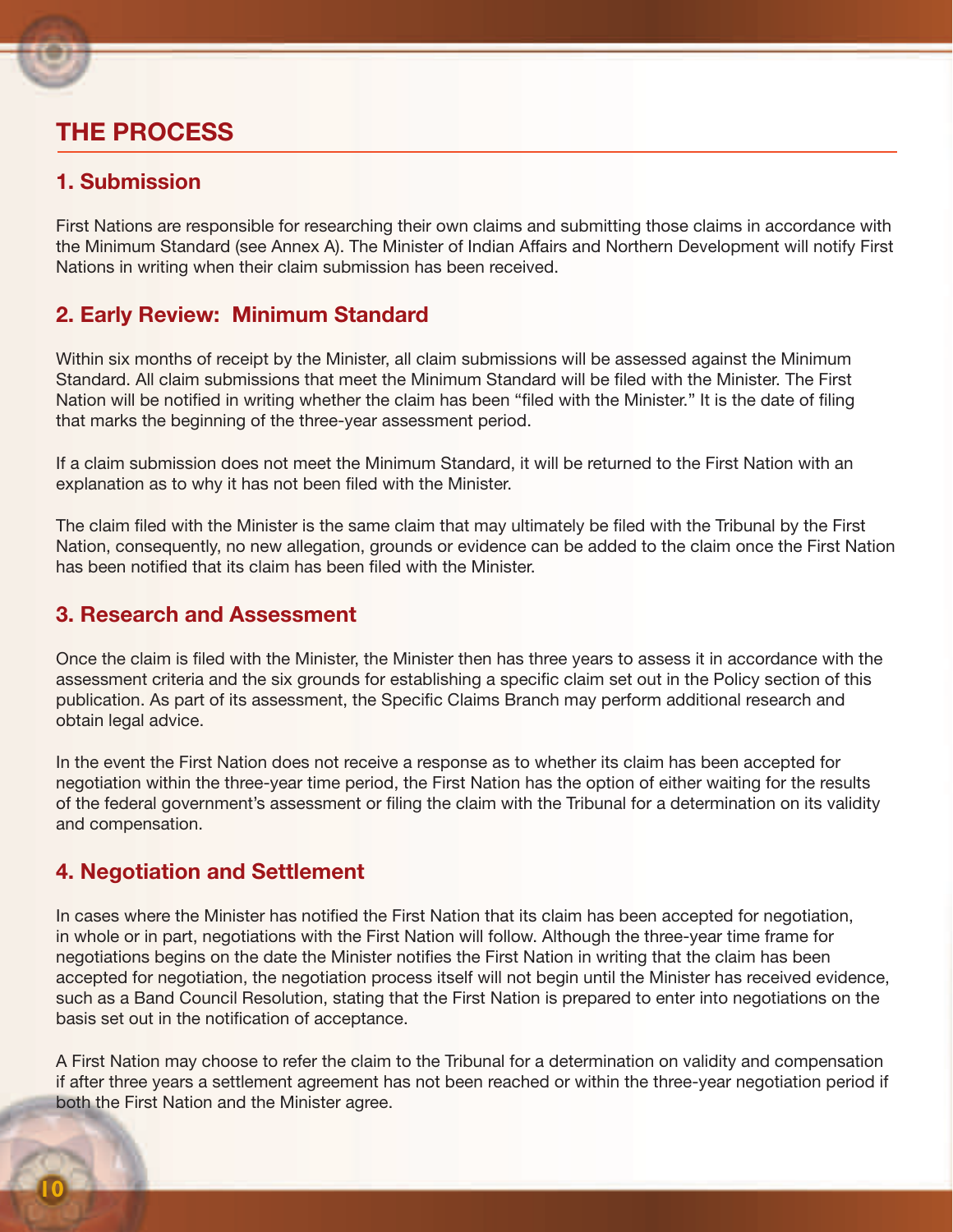Once an agreement has been reached between the First Nation and the federal government, the final settlement agreement is ratified and signed, final releases and compensation are provided and the claim is settled.

## **Mediation**

The vast majority of specific claims that enter into a negotiation process will likely be resolved by a final settlement agreement. The federal government remains committed to the principle that specific claims are best settled through negotiation. Mediation can be a valuable tool to help in settling disputes and the federal government will ensure these services will be available.

## Claims over \$150 million

Claims valued over \$150 million require the Minister to obtain a discrete mandate prior to being accepted for negotiation. "Claims over \$150 million" is not a new class or category of claim. These claims are still specific claims as defined in the Specific Claims Policy.

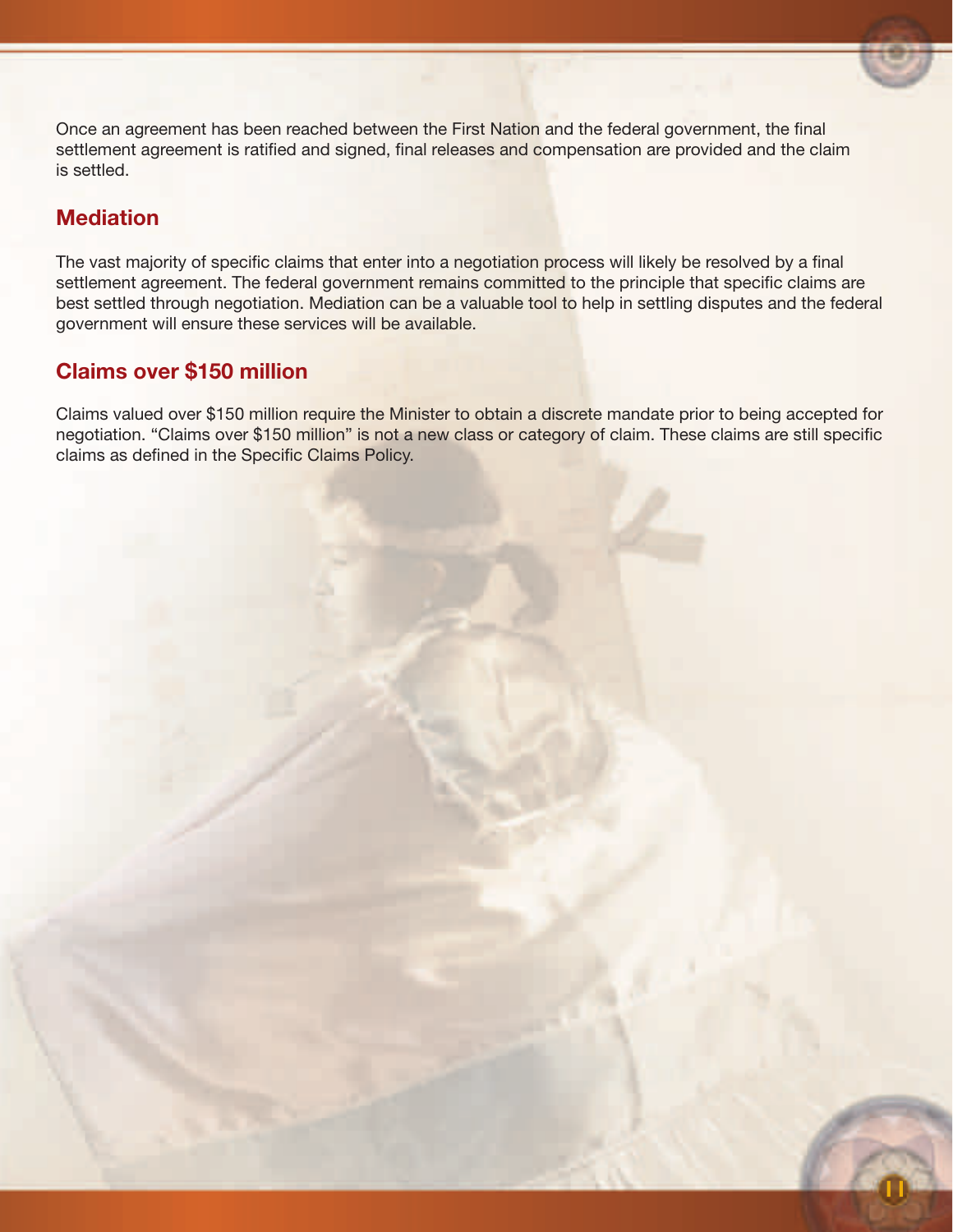# **CONCLUSION**

All Canadians benefit from the resolution of specific claims and the resolution of claims outside of the court process is in the best interests of all Canadians. Negotiated settlements are about justice, respect and reconciliation. They are not only about coming to terms with the past and respect for treaties but also about moving forward together to realize a better, shared future.

# *Find out more*

For additional information about specific claims, please consult the Web site:

http://www.ainc-inac.gc.ca

Or call (toll free): 1-800-567-9604 (TTY) 1-866-553-0554

**12**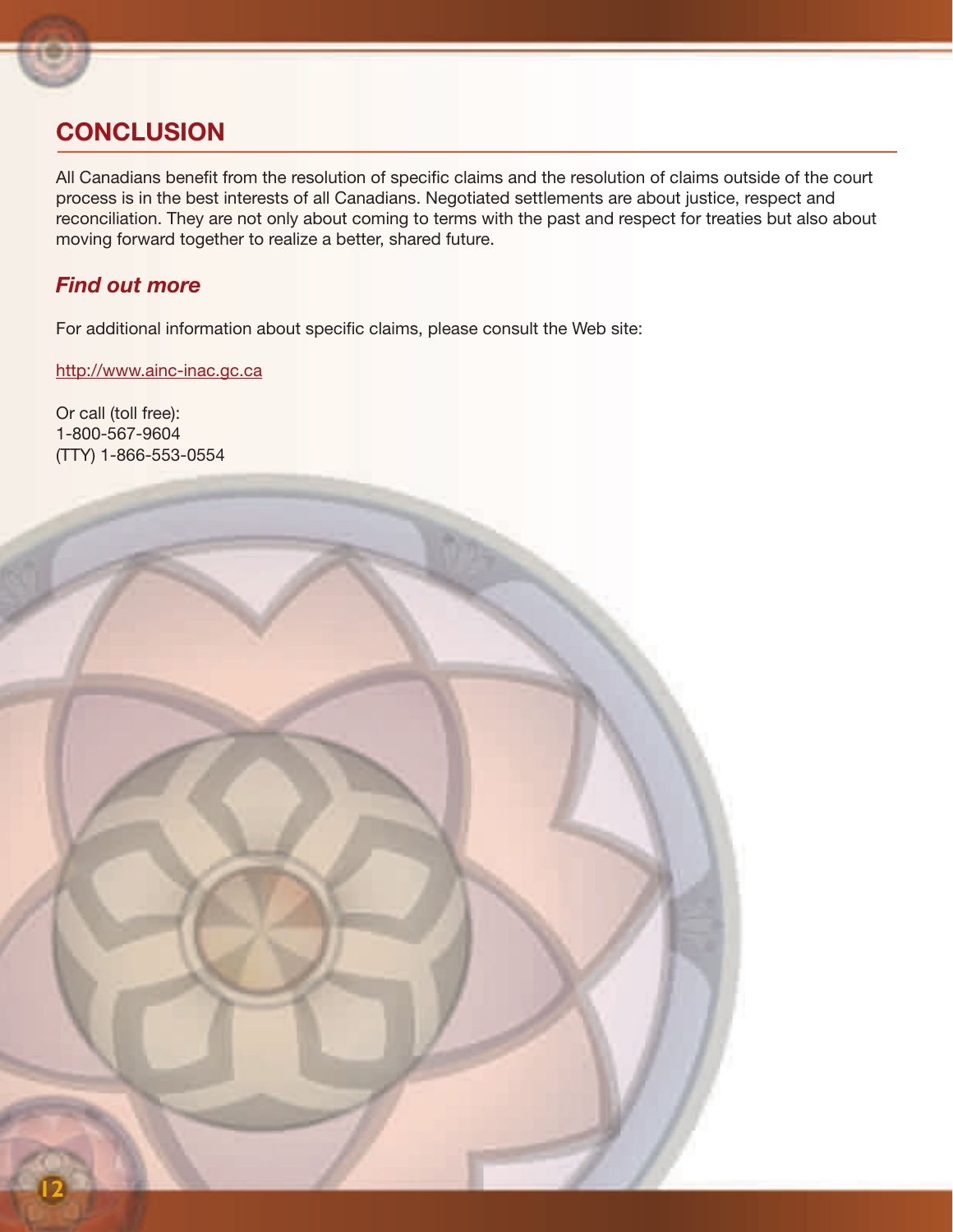# **GLOSSARY**

- "First Nation" means a Band as defned in section 2(1) of the *Indian Act*; or a group of persons that was, but is no longer, an *Indian Act* Band that has retained the right to bring a specifc claim under a land claim or self-government agreement.
- "land claims agreement" has the same meaning as in subsection 35(3) of the *Constitution Act, 1982*.
- "Crown" means her Majesty in Right of Canada.
- For the purposes of the section "Grounds for a Claim," "Crown" means as follows:
	- For the purpose of applying paragraphs (a) to (c) in respect of any legal obligation that was to be performed in an area within Canada's present boundaries before that area became part of Canada, a reference to the Crown includes the Sovereign of Great Britain and its colonies to the extent that the legal obligation or any liability relating to its breach or non-fulflment became — or would, apart from any rule or doctrine that had the effect of limiting claims or prescribing rights against the Crown because of passage of time or delay, have become — the responsibility of the Crown in right of Canada.
	- extent that liability for the illegal lease or disposition became or would, apart from any rule For the purpose of applying paragraph (d) in respect of an illegal lease or disposition of reserve land located in an area within Canada's present boundaries before that area became part of Canada, a reference to the Crown includes the Sovereign of Great Britain and its colonies to the or doctrine that had the effect of limiting claims or prescribing rights against the Crown because of passage of time or delay, have become — the responsibility of the Crown in right of Canada.
	- For the purpose of applying paragraphs (e) and (f) in respect of reserve lands located in an area within Canada's present boundaries, a reference to the Crown includes the Sovereign of Great Britain and its colonies for the period before that area became part of Canada.

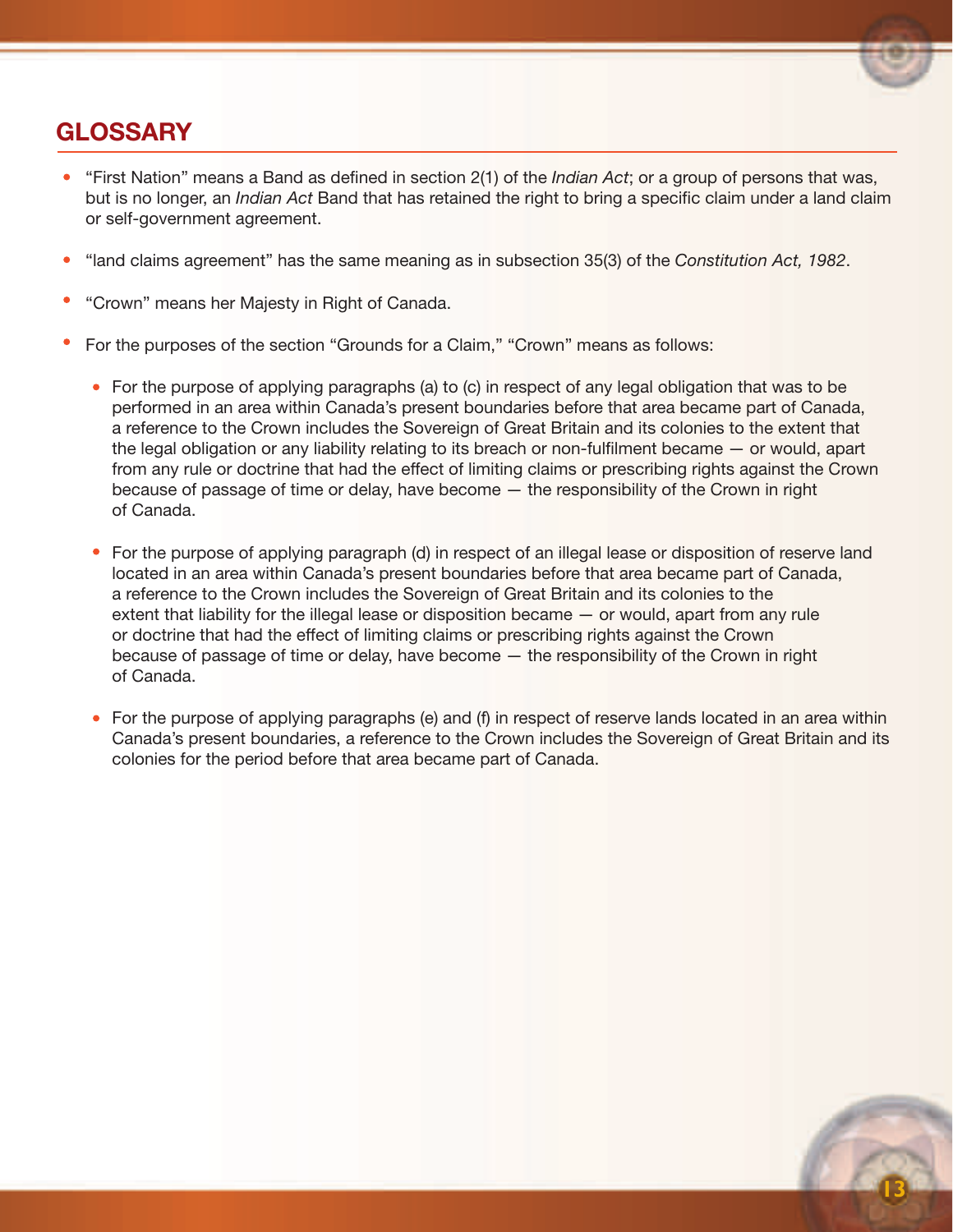# ANNEX A

# Minimum Standard

The *Specific Claims Tribunal Act* requires the Minister to post the Minimum Standard on the Internet. The Minimum Standard is replicated here in its entirety. The "Specific Claims Policy" referred to below is this publication, *The Specific Claims Policy and Process Guide*.

#### Minimum Standard for Kind of Information

1. Claim Document

The claim document must include:

- a list of allegations based on one or more of the grounds related to the validity of the claim, as set out in the Specific Claims Policy;
- legal arguments supporting each allegation;
- a statement of the facts supporting the allegations;
- a statement that compensation is being claimed; and,
- a list of authorities with citations, including treaties, statutes, case law and law journal articles,  $\bullet$ that support the allegations (copies not required).
- 2. Historical Report

**14**

An historical report, including references to supporting documents, outlining the factual circumstances surrounding the allegations, must be provided.

3. Supporting Documents

Complete copies of primary documents and relevant excerpts of secondary documents relied upon to support the allegations included in the claim document and referred to in the historical report are also necessary. Further details related to supporting documents are included in the "Form and Manner" Minimum Standard.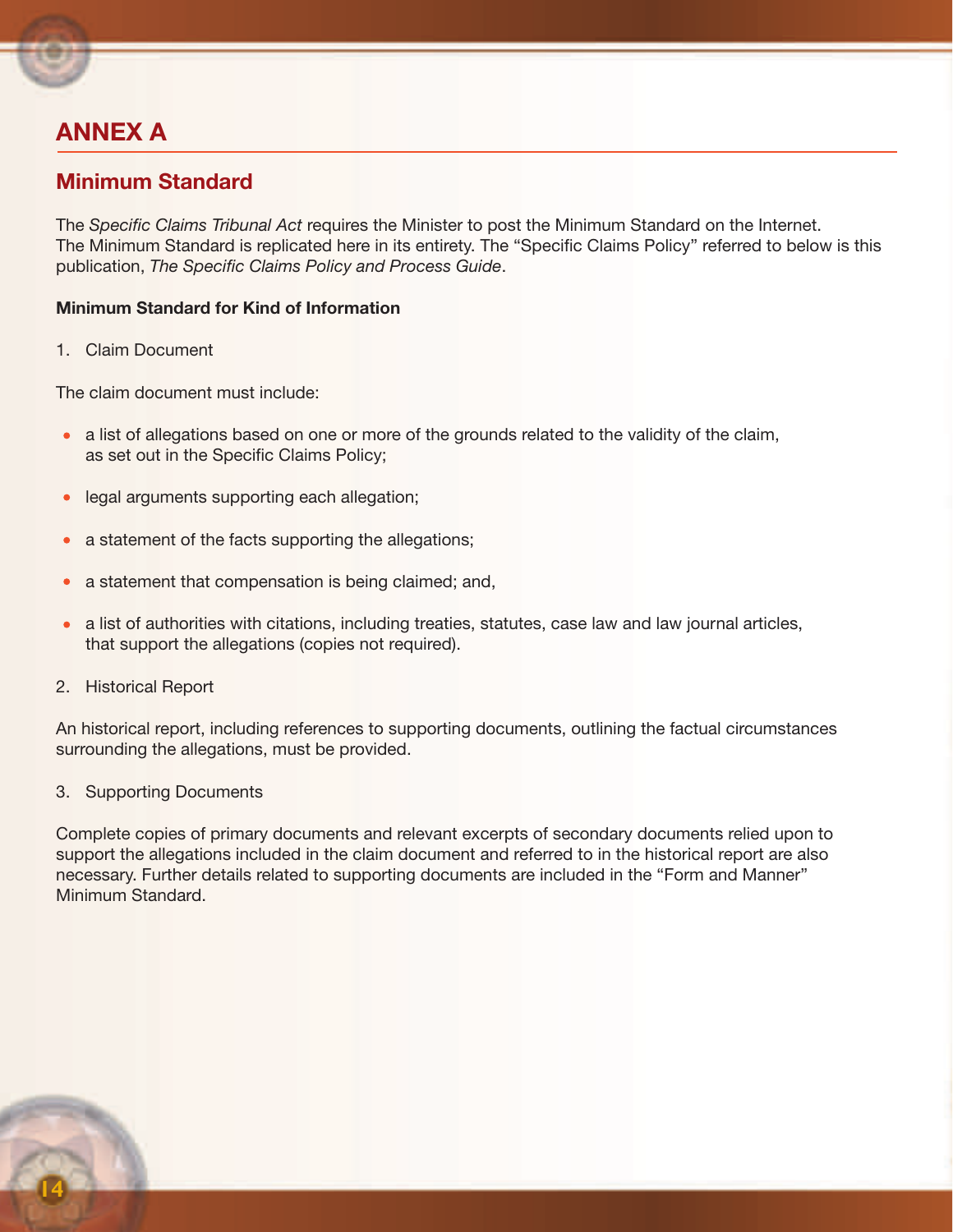#### Minimum Standard for Form and Manner

- source and number. Supporting documents must be identified as referenced in the claim document and/<br>or the historical report and/or the list of all allegations. A separate document index setting out, at a 1. The documents provided in support of the claim submission must be clearly labelled with the document minimum, the document number, date and archival reference where applicable, must be provided with the claim submission.
- 2. Documents can be submitted as hard copies and/or on CD-Rom, DVD-ROM, or any other standard mass storage device.
- 3. The supporting documents must be legible and complete. This may require preparing transcripts of documents that are of poor quality or are difficult to read. Avoid writing on copies of documents included in the submission and ensure that document pages are not cut off, stapled through or added to binders in a manner that obscures the text. Minor technical errors, such as a missing page or illegible photocopy, will be brought to the attention of the claimant so that the error may be addressed by the claimant. This should not, however, affect compliance with the Minimum Standard.
- 4. Specific claims submissions must be sent by mail or courier to the Director General for the Specific Claims Branch at Indian and Northern Affairs Canada at the following address:

Director General Specific Claims Branch Indian and Northern Affairs Canada Les Terrasses de la Chaudière 10 Wellington Street, Room 1660 OTTAWA ON K1A 0H4

A claim submission cannot be submitted electronically by fax or e-mail.

- 5. The specific claim submission must include a clear statement indicating that the claim is being submitted on behalf of a "First Nation" as defined in the Specific Claims Policy.
- 6. Where a specific claim is submitted on behalf of a First Nation as defined in the Specific Claims Policy, the claim submission must include evidence, such as a Band Council Resolution, that the claim is being submitted with the express authority of that First Nation.